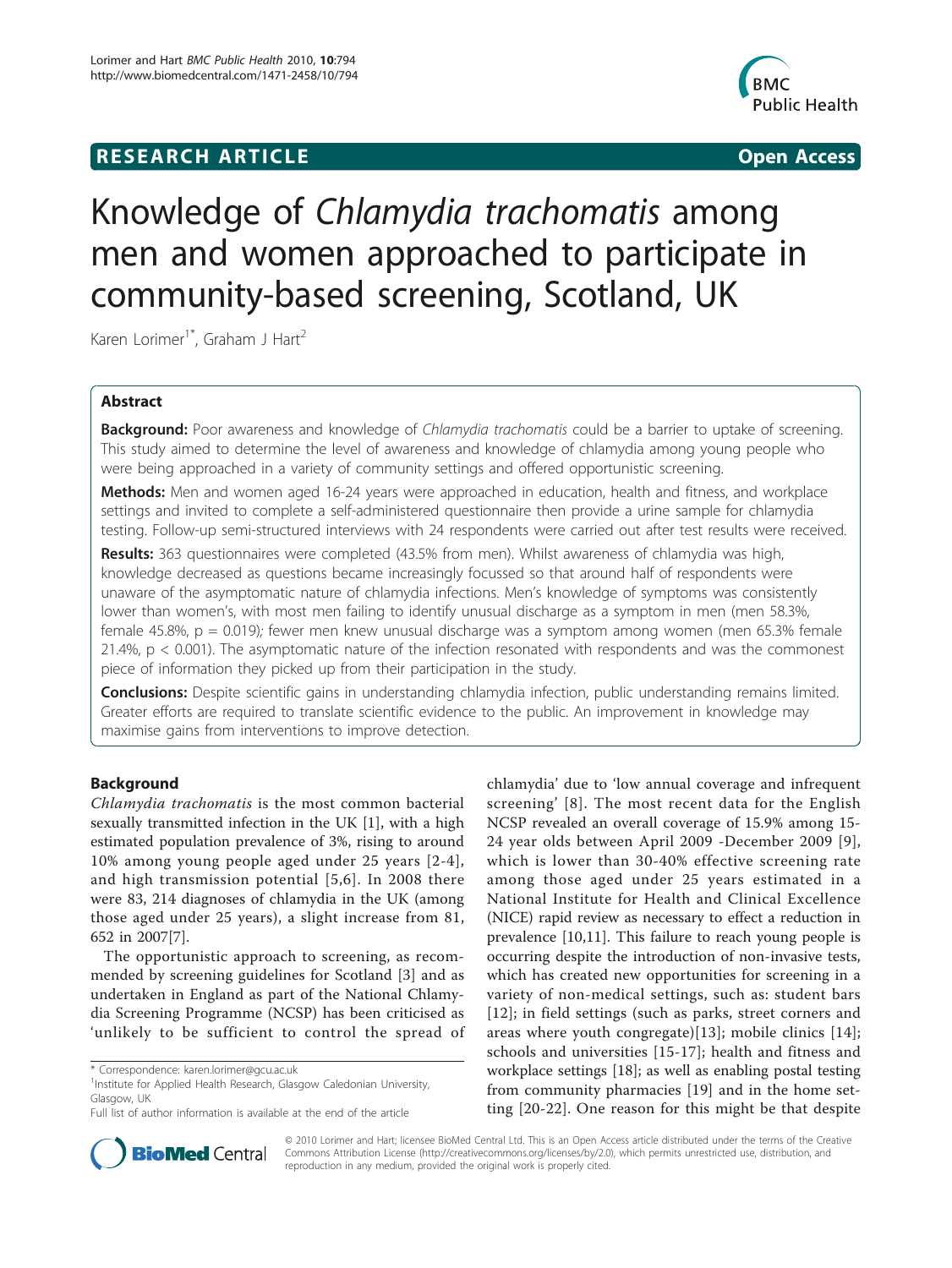scientific gains in understanding chlamydia infection, public understanding of chlamydia remains limited. Qualitative studies have reported: some young people think they can die from having chlamydia [[23\]](#page-8-0); belief that it is a 'woman's disease' [[24,25\]](#page-8-0); belief that the test is painful and invasive [[24](#page-8-0),[26](#page-8-0)]; and perceptions that only 'slappers' and 'dirty' people contract chlamydia [[24,26-29\]](#page-8-0).

Poor knowledge could obstruct the effectiveness of any screening approach, as young people are unlikely to take up the offer of screening if they are unaware of key clinical features, such as the largely asymptomatic nature of the infection and associated sequelae. It is therefore important to continue to assess and monitor levels of awareness and knowledge of chlamydia so as to better communicate messages about chlamydia to young people. Where there are no national screening programmes (such as in Scotland) better ways to inform young people will be required. This study aimed to determine the level of awareness and knowledge of chlamydia among young people who were approached in a variety of community settings in Glasgow, Scotland and offered opportunistic screening, by urine sample. The willingness of young people to accept the offer of screening and provide a urine sample is reported elsewhere [[18](#page-7-0),[26\]](#page-8-0); this paper reports the knowledge of those respondents.

# Methods

Young people aged 16-24 years were approached in a large further education college [in the UK these vocational institutions are a level above compulsory education but below university], health and fitness (local authority-run facilities rather than private gyms), and workplace settings (two call centres - office environments that provided non-specialist telephone-based consumer services for energy companies) and invited to take part in a chlamydia screening study. A convenience sample was employed, due to the way in which young people used the settings which prohibited a more systematic approach (further detail is provided elsewhere  $[18]$  $[18]$ .

The study took place over the course of 4 weeks in each setting (between October 2004 - April 2005). One week prior to, and throughout, the study, posters placed around the study venues provided information about chlamydia. Young people who appeared age-eligible were approached: in the main canteen in the education setting; in the main foyers of the health and fitness settings; and, in a kitchen/'chill-out' area of the two contact centres. The lead author (KL) approached young people, established their age for eligibility, explained the study to them and informed them about chlamydia (verbally, and by giving them a study leaflet - see Additional file [1](#page-7-0) study leaflet). The leaflet provided information on what

chlamydia is, possible male and female symptoms and that the test can be performed on a sample of urine. Willing participants provided written consent and were requested to complete a self-administered questionnaire, which asked for their knowledge of chlamydia and their views on screening. Participants were to complete the questionnaire immediately in the location (e.g. at their table in the canteen) and return it to the researcher. In practice a few participants in the workplace setting took the questionnaire away and returned it within an hour or two. Privacy levels for participants completing a questionnaire varied across the settings, with large numbers of people using the education setting canteen area compared to the commonly quiet location of the health and fitness main foyers.

Upon returning the questionnaire participants were invited to provide a urine sample for chlamydia testing they could decline and remain in the study. Throughout fieldwork, a record of the number of people approached was made, as well as general observations of young people's non-verbal response to the offer of chlamydia screening being noted in fieldwork diaries (e.g. young women hiding their samples in jacket pockets).

The questionnaire (see Additional file [2](#page-7-0) questionnaire) captured respondents' knowledge of chlamydia, views towards screening, sexual behaviour and willingness to provide a urine sample in the setting. The knowledge section of the questionnaire contained 17 items. Four questions asked how infection occurs, symptoms associated with chlamydia infection in women and symptoms among men (choosing from a list of symptoms), and testing method. From eleven statements to which respondents could answer 'True', 'False' or 'Not sure' (table [1](#page-2-0)), a mean knowledge score was calculated (one point for a correct answer, 0 for an incorrect answer, answering not sure or providing no answer). The maximum score achievable was 11. Respondents were also asked to respond to two statements: 'I'd know if I had chlamydia' and 'I'd only think about chlamydia if I had symptoms' (responding to a 5-point Likert scale from Strongly Agree to Strongly Disagree).

A sub-sample of participants who completed a questionnaire and consented to take part in a follow-up interview was contacted by telephone after test results had been sent (around 1-2 weeks post test). The interviews were designed to explore further their knowledge of chlamydia, sexual lifestyles, views towards communitybased screening as well as reasons for accepting or declining the offer of screening in a community setting. Regarding knowledge, respondents were asked to describe their awareness and knowledge of chlamydia (including symptoms and consequences) and from where they obtained this information (see Additional file [3](#page-7-0) topic guide). All interviews were conducted either in a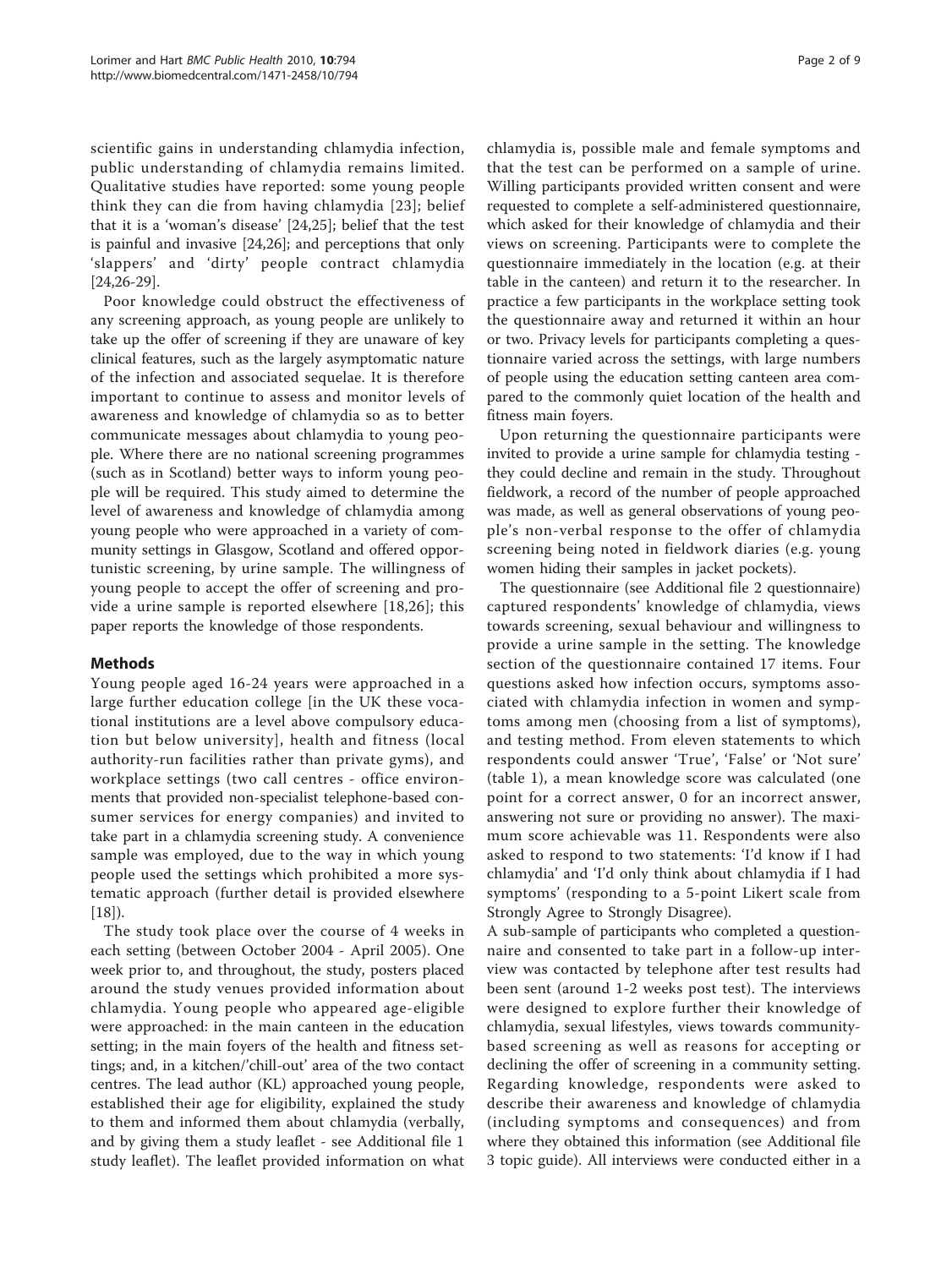<span id="page-2-0"></span>

|  |  |  |  |  |  |  |  |  | Table 1 True/False questions used to assess knowledge of chlamydia |  |
|--|--|--|--|--|--|--|--|--|--------------------------------------------------------------------|--|
|--|--|--|--|--|--|--|--|--|--------------------------------------------------------------------|--|

|                                                             |        | Correct<br>response (%) | <b>Incorrect</b><br>response<br>(%) | Answered<br>'Not sure'<br>(%) | P<br>Value | <b>Unadjusted</b><br><b>OR</b><br>(95% CI) |
|-------------------------------------------------------------|--------|-------------------------|-------------------------------------|-------------------------------|------------|--------------------------------------------|
| 1. You can catch chlamydia from toilet seats (F)            | Male   | 110(70.5)               | 14(9.0)                             | 32 (20.5)                     |            |                                            |
|                                                             | Female | 165 (83.8)              | 9(4.6)                              | 23(11.7)                      | 0.012      | $1.80(1.11-2.92)$                          |
| 2. Men with chlamydia might not have symptoms (T)           | Male   | 100(63.7)               | 19(12.1)                            | 38 (24.2)                     |            |                                            |
|                                                             | Female | 148 (74.4)              | 23 (11.6)                           | 28 (14.1)                     | 0.082      | 1.50 (0.96-2.35)                           |
| 3. Most women will not develop symptoms of<br>chlamydia (T) | Male   | 39 (25.7)               | 51 (33.6)                           | 62 (40.8)                     |            |                                            |
|                                                             | Female | 123 (62.4)              | 31 (15.7)                           | 43 (21.8)                     |            | $<0.001$ 4.57 (2.89-7.22)                  |
| 4. Only women get chlamydia (F)                             | Male   | 149 (95.5)              | $\Omega$                            | 7(4.5)                        |            |                                            |
|                                                             | Female | 188 (94.0)              | 1(0.5)                              | 11(5.5)                       | 0.613      | $0.66$ $(0.29 - 1.54)$                     |
| 5. Chlamydia can affect men's fertility (T)                 | Male   | 113 (72.4)              | 6(3.8)                              | 37 (23.7)                     |            |                                            |
|                                                             | Female | 123(61.5)               | 9(4.5)                              | 68 (34.0)                     | 0.090      | $1.16(0.40-3.33)$                          |
| 6. Chlamydia can affect women's fertility (T)               | Male   | 121 (78.6)              | 2(1.3)                              | 31(20.1)                      |            |                                            |
|                                                             |        | Female 174 (87.0)       | 5(2.5)                              | 21(10.5)                      | 0.064      | $1.95(0.37-10.1)$                          |
| 7. Chlamydia can cause eye infections (conjunctivitis) (T)  | Male   | 18 (11.5)               | 64 (41.0)                           | 74 (47.4)                     |            |                                            |
|                                                             |        | Female 36 (18.1)        | 89 (44.7)                           | 74 (37.2)                     | 0.084      | $1.12(0.74-1.71)$                          |
| 8. Once you get chlamydia you can't get rid of it (F)       | Male   | 110(71.0)               | 19 (12.3)                           | 26 (16.8)                     |            |                                            |
|                                                             |        | Female 169 (84.5)       | 17(8.5)                             | 14(7.0)                       | 0.005      | 2.04 (1.24-3.35)                           |
| 9. You can get chlamydia more than once (T)                 | Male   | 92 (59.4)               | 17(11.0)                            | 46 (29.7)                     |            |                                            |
|                                                             | Female | 166 (83.0)              | 4(2.0)                              | 30 (15.0)                     |            | $\langle 0.001 \rangle$ 3.05 (1.90-4.88)   |
| 10. Women's smear tests would detect chlamydia (F)          | Male   | 16 (10.4)               | 52 (33.8)                           | 86 (55.8)                     |            |                                            |
|                                                             |        | Female 50 (25.0)        | 92 (46.0)                           | 58 (29.0)                     |            | $\langle 0.001 \rangle$ 2.86 (1.56-5.25)   |
| 11. The Pill' prevents sexual infections (F)                | Male   | 127 (81.9)              | 5(3.2)                              | 23 (14.8)                     |            |                                            |
|                                                             |        | Female 193 (96.5)       | 1(0.5)                              | 6(3.0)                        |            | $<0.001$ 3.92 (1.94-7.92)                  |

Correct answer in parentheses.

private room at the university or in the study setting, and were between 30 and 90 minutes in duration. All participants who were willing to take part in a follow-up interview were interviewed (n = 24; 18 had provided a sample for testing and 6 had refused).

Analysis of differences in proportions was carried out using the  $\chi^2$  test, with Fisher Exact test used where expected cell counts is less than 5. Univariate logistic regression tested the association between knowledge and gender. Respondents' ages were categorised bi-modally (16-19 years; 20-24 years). Interviews were recorded and transcribed verbatim before being coded using Atlas.ti (Scientific Software Development, Berlin, Germany). Transcripts were read repeatedly for emerging and recurrent themes. Respondents' knowledge became a focus of analysis. Due to the gendered response when approaching respondents in the study settings, and the gender differences in knowledge that emerged from analysis of questionnaire data, the qualitative data were examined for gender differences in knowledge. The recurring themes identified by KL were discussed and refined with GH. Ethics approval was granted by the University of Glasgow Faculty of Medicine Ethics Committee.

#### Results

A total of 363 (84%) questionnaires were completed from all those approached: 158 (43.5%) from men and 205 (56.5%) from women; by setting, 126 (34.7%) from education, 133 (36.6%) from health and fitness, and 104 (28.6%) from workplace. Twenty four respondents later participated in a follow-up semi-structured interview (10 women, 14 men). By setting, 5 participated from the education setting, 9 from health and fitness, and 10 from workplace.

The mean age of all participants was 20 years, with more 16 to 19 year olds recruited from the education setting (53.7%) than health and fitness (29.3%) or workplace settings (23.1%).

# Questionnaire responses

#### Awareness

The majority (93%) of respondents had heard of chlamydia prior taking part in the study, with no significant gender differences. Setting was significantly associated with respondents having previously heard of chlamydia, with education and workplace setting respondents more likely to have heard of chlamydia than health and fitness respondents ( $\chi^2$  test,  $p = 0.004$ ). All respondents, except one, correctly identified chlamydia as being a sexually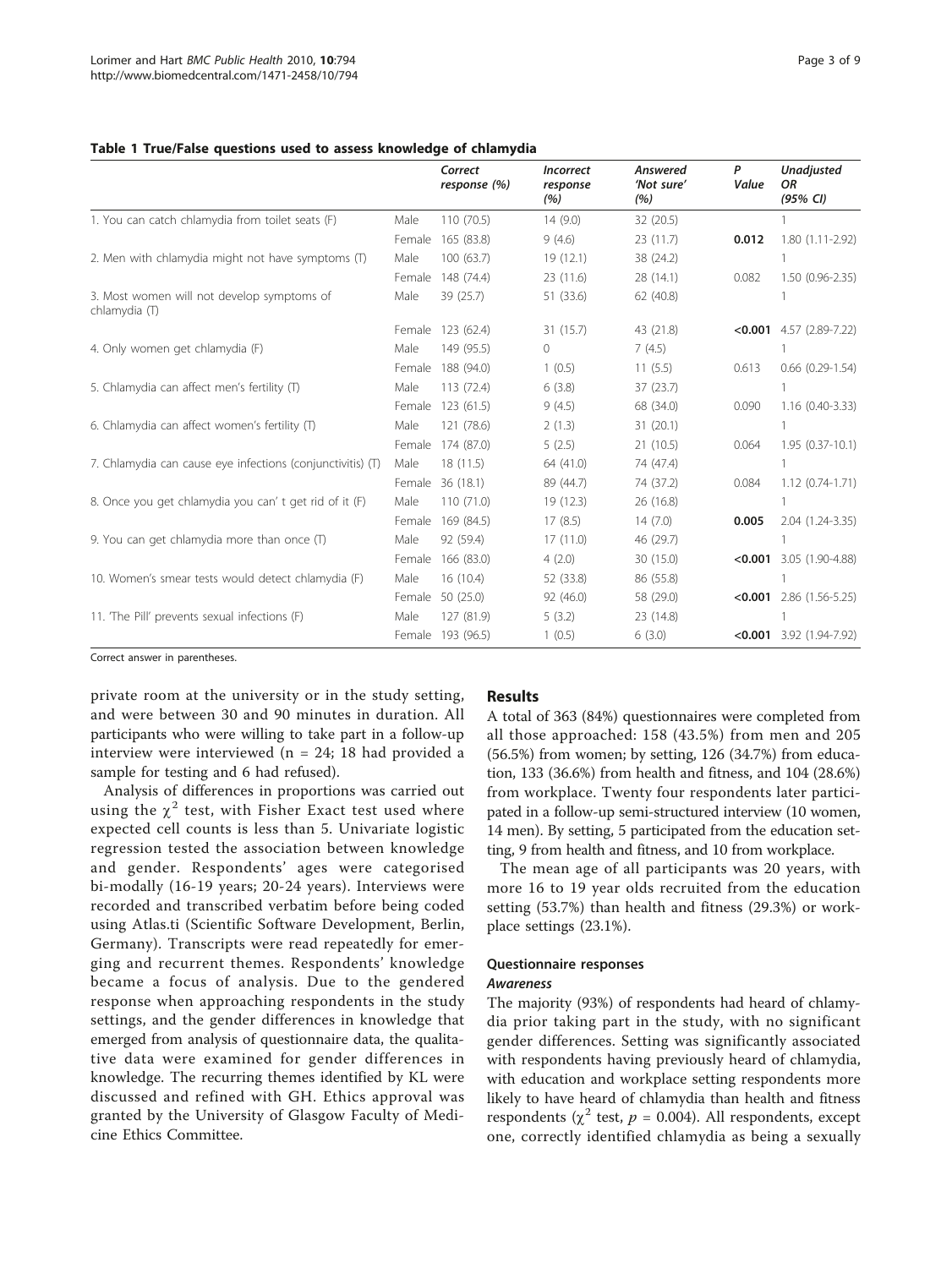transmitted infection (99.2%). The majority (99.4%) of all study respondents correctly identified unprotected sex (no condom) as the primary means of sexual transmission. The majority of survey respondents (97.2%) knew chlamydia could be tested using a urine sample.

#### Knowledge of the clinical features of chlamydia

There were a number of misconceptions in relation to symptoms of chlamydia infection (tables 2, [3](#page-4-0), [4](#page-4-0), with correct symptoms in bold), with variation in level of misconception between symptoms. For symptoms of chlamydia in women, no respondent believed dizziness was a symptom whereas 80.2% failed to correctly identify 'Pain in lower stomach' as a possible symptom. By gender (table 2), significantly fewer women answered incorrectly than men to: unusual discharge, pain or stinging when urinating, pain during sex and pain in lower stomach.

For symptoms of chlamydia in men, a similar variation in numbers answering incorrectly emerged, with no respondent identifying dizziness as a symptom but 74.8% failing to identify pain/swelling in testicles as a possible symptom (table 2). Significantly ( $\chi^2$  test p = 0.019) more men than women incorrectly responded to 'unusual discharge' as a symptom among men.

Table 2 Number and percentage of respondents who answered incorrectly to various symptoms of chlamydia trachomatis infection in women and men, by gender

| Symptoms in women                      | Male<br>N(%)  | <b>Female</b><br>N(%) | Total<br>N(%) | $\chi^2$ test<br>р |
|----------------------------------------|---------------|-----------------------|---------------|--------------------|
| Unusual discharge                      | 96<br>(65.3)  | 43<br>(21.4)          | 139<br>(39.9) | < 0.001            |
| Pain or stinging when<br>urinating     | 89<br>(60.5)  | 84<br>(41.8)          | 173<br>(49.7) | 0.001              |
| <b>Dizziness</b>                       | $\Omega$      | $\Omega$              | $\Omega$      |                    |
| Headache                               | $\Omega$      | 5(2.5)                | 5(1.4)        | 0.054              |
| Pain during sex                        | 100<br>(68.0) | 95<br>(47.3)          | 195<br>(56.0) | < 0.001            |
| Pain in lower stomach                  | 133<br>(90.5) | 146<br>(72.6)         | 279<br>(80.2) | < 0.001            |
| Itch and/or rash                       | 125<br>(85.0) | 154<br>(76.6)         | 279<br>(80.2) | 0.052              |
| Symptoms in men                        |               |                       |               |                    |
| Unusual discharge from tip of<br>penis | 91<br>(58.3)  | 92<br>(45.8)          | 183<br>(51.3) | 0.019              |
| Pain and/or burning when<br>urinating  | 71<br>(45.5)  | 92<br>(45.8)          | 163<br>(45.7) | 0.961              |
| <b>Dizziness</b>                       | $\Omega$      | $\Omega$              | $\Omega$      |                    |
| Headache                               | $\Omega$      | 2(1.0)                | 2(0.6)        | 0.212              |
| Pain/swelling in testicles             | 117<br>(75.0) | 150<br>(74.6)         | 267<br>(74.8) | 0.936              |
| Itchiness around groin area            | 19<br>(12.2)  | 31<br>(15.4)          | 50<br>(14.0)  | 0.381              |
| Rash                                   | 19<br>(12.2)  | 26<br>(12.9)          | 45<br>(12.6)  | 0.831              |

Correct symptoms are indicated by bold typeface.

Significant relationships between gender and knowledge of symptoms are indicated by bold p-values.

By setting (table [3](#page-4-0)) there was little variation in incorrect responses. Significantly fewer workplace respondents answered incorrectly to unusual discharge and itch and/or rash symptoms in women compared with education and health and fitness respondents. Whilst there was little variation in incorrect responses between settings, when comparing responses by age groups (16- 19; 20-24 years) older respondents provided significantly fewer incorrect responses to four of the symptoms in women and three of the symptoms in men (table [4](#page-4-0)).

The overall mean score for the eleven 'true/false' statements was 6.9 (range 0-11). Women had a significantly higher knowledge than men (mean score 7.4 compared with 6.2, respectively;  $\chi^2$  test  $p < 0.001$ ). Table [1](#page-2-0) shows that respondents were more sure of some true/false statements than others, such as knowing that both sexes can acquire chlamydia (statement 4, women 94.0% men 95.5%) and that 'The Pill' does not prevent STIs (statement 11, women 96.5% men 81.9%). In contrast, respondents were less sure of chlamydia causing conjunctivitis (statement 7) with 18.1% of women and 11.5% of men answering correctly; and that women's smear test do not test for chlamydia (statement 10), with 25.0% of women and 10.4% of men answering correctly. Men provided more uncertain responses than women to 9 of the 11 statements. Significantly more women than men answered correctly to statement 1 (you can catch chlamydia from toilet seats, 83.8% v 70.5%,  $p = 0.012$ ), statement 3 (most women will not develop symptoms of chlamydia, 62.4%  $\nu$  25.7%, p < 0.001), statement 8 (once you get chlamydia you can't get rid of it, 84.5%  $v$  71.0% p = 0.005), statement 9 (you can get chlamydia more than once, 83.0%  $\nu$  59.4% p < 0.001), statement 10 (women's smear tests would detect chlamydia,  $25.0\% \nu 10.4\% \text{ p} < 0.001$ ) and statement 11 ('The Pill' prevents sexual infections,  $96.5\%$   $\nu$  81.9% p < 0.001) (table [1](#page-2-0)). Men's knowledge was higher on statements 4 and 5, but this did not reach significance.

More respondents disagreed (47.4%) with the statement 'I'd know if I had chlamydia' than agreed (14.9%), but around 1 in 3 were not sure (36.4%). There were no differences by gender, setting or age group. Respondents were also asked to respond to the statement 'I'd only think about chlamydia if I had symptoms': most (45.5%) disagreed, whilst a third (36.6%) agreed and 17.9% were not sure. Men were significantly more likely to agree to this statement (45.6% of men compared with 29.8% of women,  $\chi^2$  test,  $p = 0.006$ ).

# Interview and participant observation data Awareness of chlamydia

The questionnaire data revealed that the majority (93%) of respondents had heard of chlamydia prior to taking part in this study. However, in each of the settings,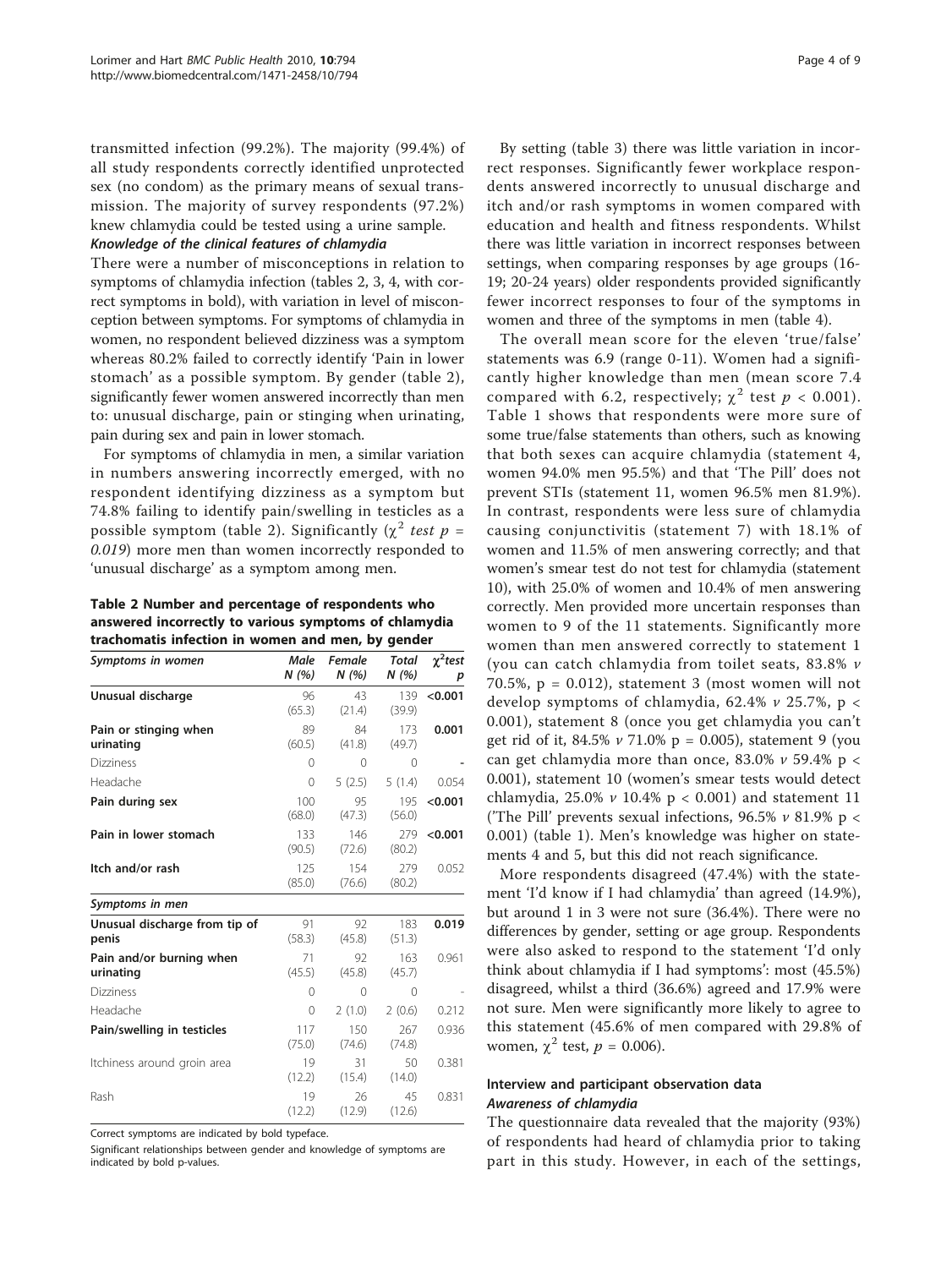| Symptoms in women                   | <b>Education</b><br>N(%) | Health & fitness<br>N(%) | Workplace<br>N(%) | <b>Total</b><br>N(%) | $\chi^2$ test<br>p |
|-------------------------------------|--------------------------|--------------------------|-------------------|----------------------|--------------------|
| Unusual discharge                   | 44 (37.3)                | 65 (49.2)                | 30 (30.6)         | 139 (39.9)           | 0.013              |
| Pain or stinging when urinating     | 59 (50.0)                | 73 (55.3)                | 41 (41.8)         | 173 (49.7)           | 0.130              |
| <b>Dizziness</b>                    | 0                        | 0                        | 0                 |                      |                    |
| Headache                            | 1(0.8)                   | 1(0.8)                   | 3(3.1)            | 5(1.4)               | 0.280              |
| Pain during sex                     | 64 (54.2)                | 78 (59.1)                | 53 (54.1)         | 195 (56.0)           | 0.668              |
| Pain in lower stomach               | 100 (84.7)               | 106 (80.3)               | 73 (80.2)         | 279 (80.2)           | 0.170              |
| Itch and/or rash                    | 95 (80.5)                | 118 (89.4)               | 66 (67.3)         | 279 (80.2)           | < 0.001            |
| Symptoms in men                     |                          |                          |                   |                      |                    |
| Unusual discharge from tip of penis | 62 (50.8)                | 77 (58.3)                | 44 (42.7)         | 183 (51.3)           | 0.059              |
| Pain and/or burning when urinating  | 58 (47.5)                | 67 (50.8)                | 38 (36.9)         | 163(45.7)            | 0.093              |
| <b>Dizziness</b>                    | 0                        | 0                        | $\Omega$          |                      |                    |
| Headache                            | 1(0.8)                   | 1(0.8)                   | $\Omega$          | 2(0.6)               | 0.664              |
| Pain/swelling in testicles          | 87 (71.3)                | 101(76.5)                | 79 (76.7)         | 267 (74.8)           | 0.551              |
| Itchiness around groin area         | 17 (13.9)                | 17 (12.9)                | 16(15.5)          | 50 (14.0)            | 0.844              |
| Rash                                | 16(13.1)                 | 11(8.3)                  | 18 (17.5)         | 45 (12.6)            | 0.109              |

<span id="page-4-0"></span>Table 3 Number and percentage of respondents who answered incorrectly to various symptoms of chlamydia trachomatis infection in women and men, by study setting

Correct symptoms are indicated by bold typeface.

Significant relationships between gender and knowledge of symptoms are indicated by bold p-values.

when women were approached it was common for them to respond confidently and with certainty when asked if they had heard of chlamydia before, for example, "Oh, yes, uh huh, I've heard of it" and "Chlamydia yes I've heard of it.." (Fieldnotes, Workplace, April 2005). In contrast, men were less certain about having heard of chlamydia, with the researcher often receiving blank looks and being required to provide more explanation to men than to the women about chlamydia before they affirmed their awareness. During interviews, the survey

findings and observations were borne out: all interviewees described being aware of chlamydia prior to the posters about the study going up in the setting. What emerged across the interviews was the superficiality of their self-reported knowledge, with some conveying only having heard of it.

"I'd heard of chlamydia but I didn't know what it was, really..."

(Interviewee #75, Male, Age 17, Education).

| trachomatis infection in women and men, by age group |                     |                     |                  |                    |  |  |  |  |
|------------------------------------------------------|---------------------|---------------------|------------------|--------------------|--|--|--|--|
| Symptoms in women                                    | 16-19 years<br>N(%) | 20-24 years<br>N(%) | Total<br>N(%)    | $\chi^2$ test<br>p |  |  |  |  |
| Unusual discharge                                    | 57 (44.5)           | 82 (37.6)           | 139 (40.2)       | 0.205              |  |  |  |  |
| Pain or stinging when urinating                      | 73 (57.0)           | 100(45.9)           | 173 (50.0)       | 0.045              |  |  |  |  |
| <b>Dizziness</b>                                     | 0                   |                     | $\left( \right)$ |                    |  |  |  |  |
| Headache                                             | 5(3.9)              | 0                   | 5(1.4)           | 0.003              |  |  |  |  |
| Pain during sex                                      | 87 (68.0)           | 108 (49.5)          | 195 (56.4)       | 0.001              |  |  |  |  |
| Pain in lower stomach                                | 118 (92.2)          | 159 (72.9)          | 277 (80.1)       | < 0.001            |  |  |  |  |
| Itch and/or rash                                     | 106 (82.8)          | 171 (78.4)          | 277 (80.1)       | 0.326              |  |  |  |  |
| Symptoms in men                                      |                     |                     |                  |                    |  |  |  |  |
| Unusual discharge from tip of penis                  | 75 (58.6)           | 107(47.3)           | 182 (51.4)       | 0.042              |  |  |  |  |
| Pain and/or burning when urinating                   | 68 (53.1)           | 95 (42.0)           | 163 (46.0)       | 0.044              |  |  |  |  |
| <b>Dizziness</b>                                     | 0                   | 0                   | 0                |                    |  |  |  |  |
| Headache                                             | 2(1.6)              | $\bigcap$           | 2(0.6)           | 0.059              |  |  |  |  |
| Pain/swelling in testicles                           | 106 (82.8)          | 158 (69.9)          | 264 (74.6)       | 0.007              |  |  |  |  |
| Itchiness around groin area                          | 20(15.6)            | 30 (13.3)           | 50 (14.1)        | 0.542              |  |  |  |  |
| Rash                                                 | 10(7.8)             | 34 (15.0)           | 44 (12.4)        | 0.048              |  |  |  |  |
|                                                      |                     |                     |                  |                    |  |  |  |  |

Table 4 Number and percentage of respondents who answered incorrectly to various symptoms of chlamydia trachomatis infection in women and men, by age group

Correct symptoms are indicated by bold typeface. Significant relationships between age group and knowledge of symptoms are indicated by bold p-values.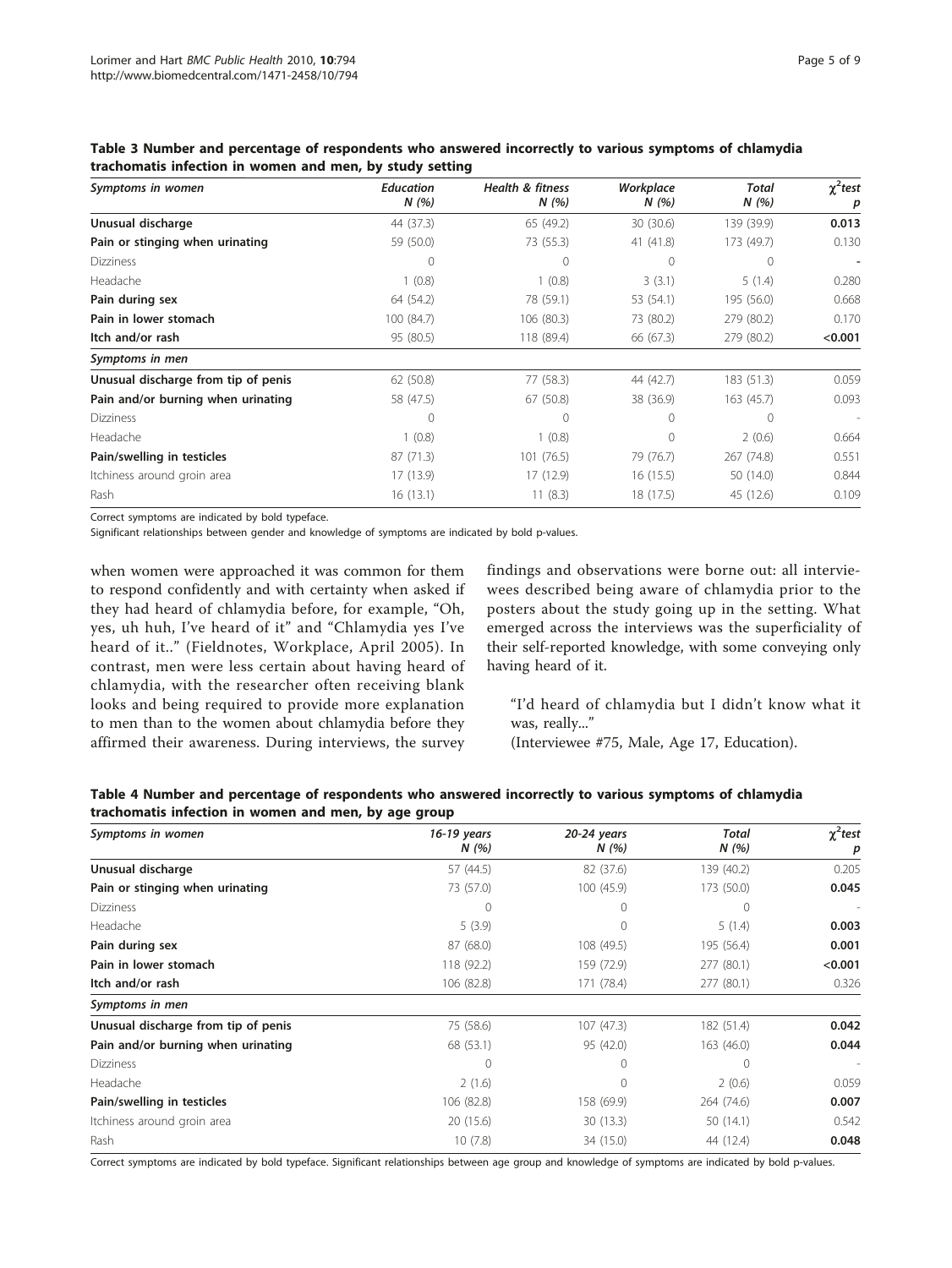### Knowledge of chlamydia

When asked in more detail about their knowledge, most interviewees spoke of their knowledge in tentative vague terms:

I: Tell me what you know about chlamydia. R: I don't know a lot about it to be honest [pause]. See, I've heard about it, I don't really know, obviously, all the ins and outs of it, but I know what it is, as much as I kinda, I think I know kind of thing, but em...I don't know a lot about it. (Interviewee #309, Female, Age 20, Workplace).

Only two interviewees had more detailed knowledge about chlamydia: one had worked in a laboratory which tested samples for STIs and the other had experience of working on a sexual health advice line. Both interviewees understood the largely asymptomatic nature of chlamydia and the possible effects on fertility.

Interviewees frequently contextualised their own poor knowledge of chlamydia by reference to the absence of knowledge regarding this topic on the part of young people in society generally. The young woman quoted above offered the following comment immediately after discussing her own perceived low knowledge of chlamydia:

"...but I don't think many, like most people I know, I don't think they know all about this stuff so, I mean they're about my age ...I dunno...I just think it's, there's just hardly any information about this and I think there should be."

(Interviewee #309, Female, Age 20, Workplace).

Although few interviewees could describe possible sequelae, more women than men spoke of knowing the potential fertility problems women could have following chlamydial infection.

"I didn't know any side effects or anything, apart from infertility...it was the only one I knew, and I didn't know what symptoms there was or anything like that."

[sic] (Interviewee #255, Female, Age 22, Health & Fitness).

Most interviewees, particularly the men, spoke of being surprised to learn that the majority of people would have no sign of symptoms of chlamydia infection.

"I was quite shocked by that, cos I always thought, well for most things like that, that you'd know, y'know. I always thought I would know, I'd have Page 6 of 9

some sort of symptom, so yeah, I was really surprised when I read that most people don't always know." (Interviewee #237, Male, Age 24, Health & Fitness)

The asymptomatic nature of the infection was the commonest piece of information interviewees reported as having learned from taking part in the study, and indeed, as reported elsewhere [\[26](#page-8-0)], was among the reasons for many being willing to provide a sample for testing as part of the study:

R: I'd heard of chlamydia before I spoke to you but I didn't know that you might not know you have it. I'd always thought that with things like this you'd know, like you'd get a discharge or something would just be like funny down there [laughs] but em, yeah I know that that's not always the case now and also that it can cause like problems, women not getting pregnant and stuff, I didn't really know that

KL: You say you know those things from taking part in this study?

R: Yeah, like you don't always know or as you said 'you can't tell by looking'. I remember you saying that to me.

(Interviewee #364, Male, Age 23, Workplace).

Most interviewees spoke about their own experience of sex education and offered views on the quality of sex education more generally. A typical view from both male and female interviewees was that their low knowledge about chlamydia was the 'fault' of their poor sex education. A few couched their statements in normative terms:

KL: what do you remember being taught about sexual infections in sex education?

R: No much. I remember it was like AIDS and stuff but that's really all, HIV, that's all I kind of remember. I think we really should have been taught about this stuff, like see the first time really that I've ever went into anything in any detail has been with yourself.

(Interviewee #308, Male, Age 22, Workplace).

The most common STI interviewees remembered being discussed during their sex education was HIV/ AIDS. Most interviewees commented that they did not remember being taught about chlamydia at school.

# **Discussion**

This study determined the level of awareness and knowledge of chlamydia among young people who were approached in a variety of community settings and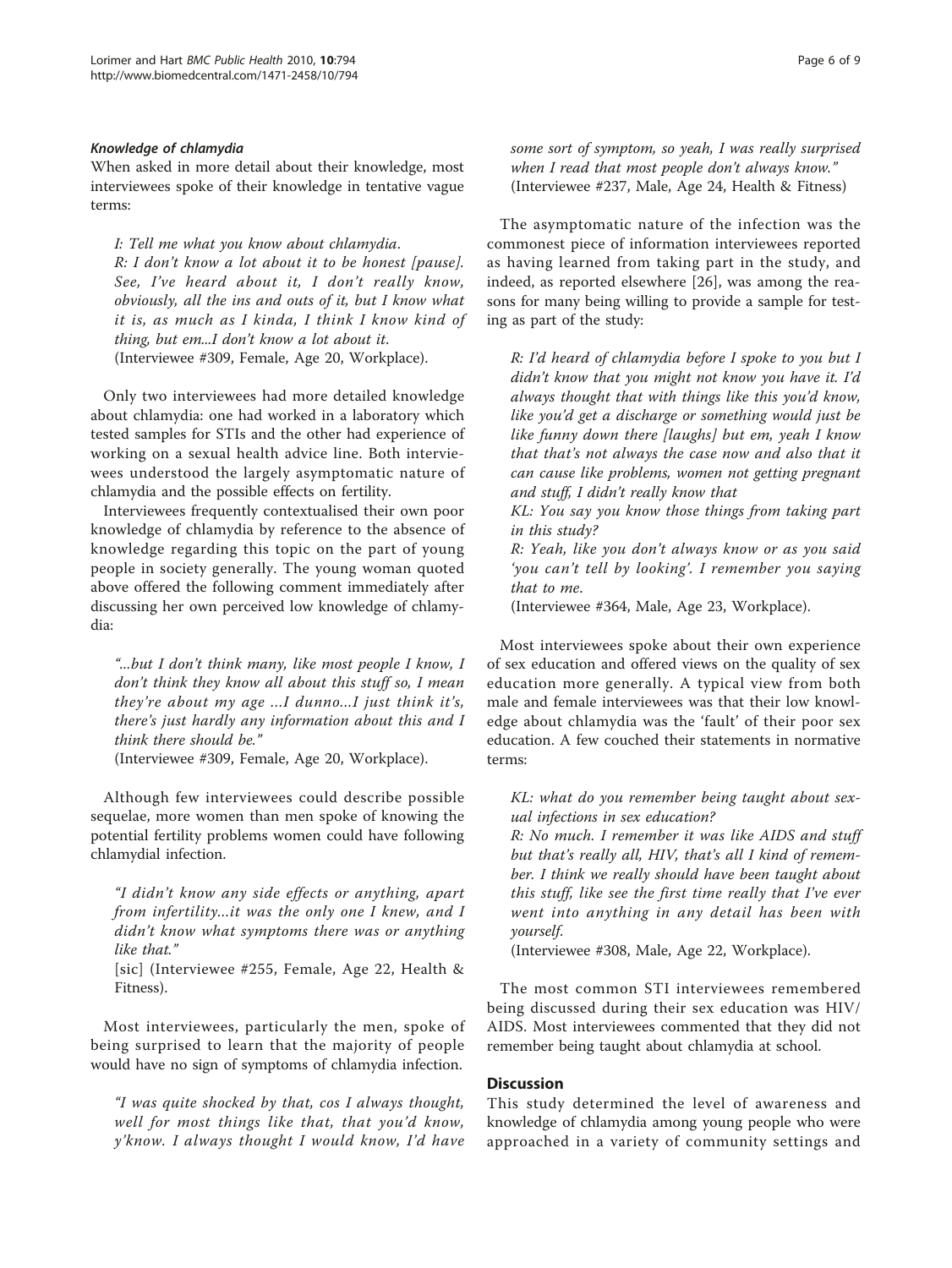offered opportunistic screening. The survey data revealed a high awareness of chlamydia, which contrasts with other survey work, which reports levels of awareness of chlamydia in men and women to be around 50-60% [\[30-34](#page-8-0)]. These studies were with clinical populations but poor knowledge has also been reported among non-clinical populations, including medical students, other university students and school pupils, [[35](#page-8-0)-[37\]](#page-8-0). Nevertheless, whilst awareness was high, knowledge decreased as questions became increasingly focussed, so that the majority of respondents knew they could not catch chlamydia from toilet seats but few knew chlamydia could cause conjunctivitis.

The participant observation data, specifically the recorded observations made during the initial approach to young people, revealed gender differences in the degree of certainty of having heard of chlamydia: women immediately reported having heard of chlamydia; in contrast, men were unsure and required prompting that it was a STI before recognising it and confirming awareness. This lack of recognition among men could have implications for social marketing approaches, as men may not instantly recognise chlamydia as an STI or consider it to be personally relevant. These gender differences could have implications for how young people are approached and offered chlamydia screening. However, conveying information will involve more than information provision as stigma and embarrassment may reduce participation in screening [[26\]](#page-8-0).

Gender differences in awareness extended to knowledge of symptoms of chlamydia. The survey revealed that a third of men and women were unaware of the asymptomatic nature of chlamydia infection. Almost half of men agreed with the statement 'I'd only be concerned about chlamydia if I had symptoms'. Poor knowledge could lead to increased risk behaviour [[38\]](#page-8-0), and negatively impact screening uptake as young people who are better able to assess their own personal risk are more likely to take up a screening offer [[18](#page-7-0)]. However, as reported elsewhere, [\[26\]](#page-8-0) learning of the asymptomatic nature of chlamydia was central to young people's willingness to be screened in this study, which reveals the modifiable nature of their knowledge and the importance of this for subsequent participation. Others have noted the tendency for those who develop minor symptoms to delay care seeking [[39\]](#page-8-0), and poor knowledge of the potential implications of chlamydia infection for fertility [\[34](#page-8-0)], which places greater importance on ensuring that young people are aware of key aspects of chlamydia infection. Participation in screening and uptake of repeat testing are vital for early detection and treatment of asymptomatic infections [\[11](#page-7-0)[,40](#page-8-0)].

This Scottish study population is not exposed to chlamydia screening as part of a national screening programme, thus our data are not necessarily generalisable to other populations. Nevertheless opportunistic screening guidelines in Scotland (SIGN Guideline 109) recommend screening as part of routine care in the same clinical settings as the NCSP in England: community contraception services, general practice, community pharmacies and termination of pregnancy services [[4](#page-7-0)]. Despite the NCSP in England, poor knowledge of the issue is still present [\[25,35](#page-8-0)].

There are other limitations to this study. We used a convenience sample for the survey, and it was difficult to undertake purposive sampling for the qualitative study. Despite the care taken by the researcher to ensure a consistent approach to all age-eligible users it is possible that there was selection bias. In addition, recall and social desirability biases may have been introduced, with respondents perhaps selecting firm responses in the presence of their peers rather than answer 'Don't know'. There could also have been conferring between participants when completing their questionnaires. It is possible that responses to some questionnaire items could have been influenced by the information contained within the study literature (leaflets and posters) as well as the nature of the consent procedure - for example, the leaflet detailed female symptoms and the questionnaire asked for knowledge of female symptoms. A questionnaire-based study which does not provide such prior information about chlamydia could introduce less bias to findings. These issues could bias the study and the results should be interpreted in light of this. We did not ask participants for information on their level of education, so we do not know how far this might have affected responses to questionnaire items on knowledge. However, as noted above, poor knowledge has been reported among young people recruited across a range of settings [\[35-37\]](#page-8-0), and this study found little settingeffect on knowledge of symptoms. A strength is the qualitative data confirming the questionnaire responses, including the gender differences in knowledge. Rigorous recording of the outcome of each approach made to young people was included in fieldnote diaries, which revealed a high participation rate. The sample size and variety of community settings used are also strengths.

Whilst the inclusion of men in screening has been widely encouraged [[41](#page-8-0)-[43\]](#page-8-0), this study shows that their knowledge continues to be lower than that of women's, with little changing from earlier studies. Better ways to inform young men of the key features of the infection are vital if screening rates among men are to improve. The implications of poor knowledge for disease control are significant unless there is an improvement in young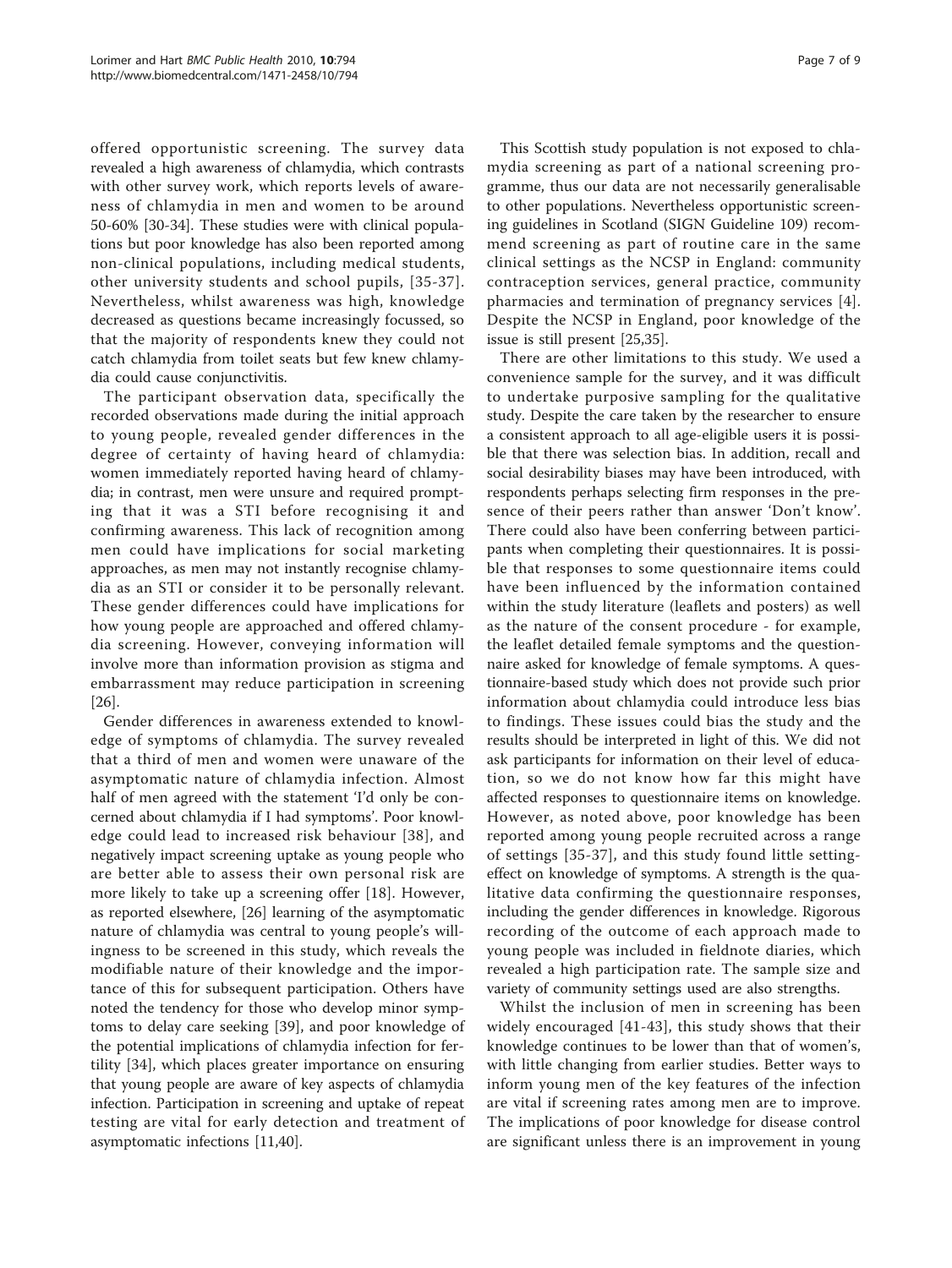<span id="page-7-0"></span>people's understanding of this infection. To improve chlamydia detection and treatment innovative strategies have been developed, including postal testing kits either mailed proactively from general practice lists or made available on the Internet for young people to request a kit and/or log-on to receive a diagnosis [[29,44,45\]](#page-8-0). Despite these innovations, uptake remains poor. In order to maximise gains from interventions to improve detection and treatment, interventions are also required to increase young people's understanding of chlamydia, their assessment of personal risk and to change health behaviours.

### Conclusions

Communicating messages about the health risks associated with chlamydia to young people represents a public health challenge, particularly given the sexual nature of its transmission, their lack of knowledge, and its high prevalence in the target population. Greater efforts are required to translate evidence into action, and to close the gap between lay and professional knowledge regarding chlamydia infection, its detection and treatment.

# Additional material

[Additional file 1: s](http://www.biomedcentral.com/content/supplementary/1471-2458-10-794-S1.PDF)tudy leaflet. study leaflet given to potential participants when first approached.

[Additional file 2: Q](http://www.biomedcentral.com/content/supplementary/1471-2458-10-794-S2.PDF)uestionnaire. self-complete study questionnaire.

[Additional file 3: t](http://www.biomedcentral.com/content/supplementary/1471-2458-10-794-S3.RTF)opic guide.rtf. topic guide used during the in-depth interviews.

#### Acknowledgements

Thanks to Prof Margaret Reid, now retired, who co-supervised this study. Thanks to the participants of the study and Durex for supplying condoms to provide to participants. The study was funded by the Chief Scientist Office (Scottish Government), grant number CZS/1/25.

#### Author details

<sup>1</sup>Institute for Applied Health Research, Glasgow Caledonian University, Glasgow, UK. <sup>2</sup>Division of Population Health, University College London, London, UK.

#### Authors' contributions

GH had the original idea for the study and designed the study with KL and was involved in the drafting of the paper; KL collected and analysed the data and wrote the first draft of the paper. Both authors approved the final version of the manuscript.

#### Competing interests

The authors declare that they have no competing interests.

#### Received: 13 July 2010 Accepted: 30 December 2010 Published: 30 December 2010

#### References

- 1. The UK Collaborative Group for HIV and STI Surveillance: Testing Times. HIV and other Sexually Transmitted Infections in the United Kingdom: 2007. London: Health Protection Agency, Centre for Infections; 2007.
- 2. Fenton KA, Korovessis C, Johnson AM, McCadden A, McManus S, Welling K, Mercer CH, Carder C, Copas AJ, Nanchahal K, Macdowall W, Ridgway G, Field J, Erens B: Sexual behaviour in Britain: reported sexually transmitted

infections and prevalent genital Chlamydia trachomatis infection. The Lancet 2001, 358(9296):1851-1854.

- 3. Scottish Intercollegiate Guidelines Network (SIGN), Guideline 109: Management of genital chlamydia trachomatis infection. Edinburgh, United Kingdom; SIGN; 2009.
- 4. National Chlamydia Screening Programme: The Bigger Picture. The National Chlamydia Screening Programme 2008/09 Annual Report. [[http://www.chlamydiascreening.nhs.uk/ps/assets/pdfs/publications/reports/](http://www.chlamydiascreening.nhs.uk/ps/assets/pdfs/publications/reports/NCSPa-rprt-08_09.pdf) [NCSPa-rprt-08\\_09.pdf](http://www.chlamydiascreening.nhs.uk/ps/assets/pdfs/publications/reports/NCSPa-rprt-08_09.pdf)], (accessed on 23 December 2010)
- 5. Stamm WF: Chlamydia trachomatis infections of the adult. In Sexually transmitted diseases. 3 edition. Edited by: Holmes KK, Sparling PF, Mardh P, Lemon SM, Piot P, Wasserheit JM. New York: McGraw Hill; 1999:407-422.
- 6. Information Services Division (ISD) Scotland: Sexually Transmitted Infections and Other Sexual Health Information for Scotland. Edinburgh: NHS National Services Scotland; 2007 [[http://www.documents.hps.scot.nhs.](http://www.documents.hps.scot.nhs.uk/bbvsti/sti/publications/sexual-health-2007.pdf) [uk/bbvsti/sti/publications/sexual-health-2007.pdf](http://www.documents.hps.scot.nhs.uk/bbvsti/sti/publications/sexual-health-2007.pdf)], (accessed 23 December 2010).
- 7. Health Protection Agency. [\[http://www.hpa.org.uk/web/HPAwebFile/](http://www.hpa.org.uk/web/HPAwebFile/HPAweb_C/1215589013442) [HPAweb\\_C/1215589013442](http://www.hpa.org.uk/web/HPAwebFile/HPAweb_C/1215589013442)].
- 8. Low N, Harbord RM, Egger M, Sterne JAC, Herrmann B: Screening for chlamydia. The Lancet 2005, 365(9470):1539.
- 9. NCSP Data Presentations 2009/10. [\[http://www.chlamydiascreening.nhs.uk/](http://www.chlamydiascreening.nhs.uk/ps/assets/pdfs/data/sha_presentations10/Q1-Q3%20National.pdf) [ps/assets/pdfs/data/sha\\_presentations10/Q1-Q3%20National.pdf\]](http://www.chlamydiascreening.nhs.uk/ps/assets/pdfs/data/sha_presentations10/Q1-Q3%20National.pdf), (accessed 23 December 2010).
- 10. Low N, Bender N, Nartey L, Redmond S, Shang A, Stephenson J: Rapid review of evidence for the effectiveness of screening for genital chlamydia infection in sexually active young women and men. London: National Institute for Health and Clinical Excellence; 2006.
- 11. Low N: [Screening programmes for chlamydial infection: when will we](http://www.ncbi.nlm.nih.gov/pubmed/17413173?dopt=Abstract) [ever learn?](http://www.ncbi.nlm.nih.gov/pubmed/17413173?dopt=Abstract) BMJ 2007, 334(7596):725-728.
- 12. Hay S, Hay P, Oakeshott P: [Feasibility of recruiting in a student bar for a](http://www.ncbi.nlm.nih.gov/pubmed/15020399?dopt=Abstract) [trial of chlamydia screening in young women.](http://www.ncbi.nlm.nih.gov/pubmed/15020399?dopt=Abstract) Family Practice 2004, 21(2):223.
- 13. Gunn RA, Podschun GD, Fitzgerald S, Hovell MF, Farshy CE, Black CM, Greenspan JR: [Screening high-risk adolescent males for Chlamydia](http://www.ncbi.nlm.nih.gov/pubmed/9437785?dopt=Abstract) [trachomatis infection: obtaining urine specimens in the field.](http://www.ncbi.nlm.nih.gov/pubmed/9437785?dopt=Abstract) Sexually Transmitted Diseases 1998, 25(1):49.
- 14. Kahn RH, Moseley KE, Thilges JN, Johnson G, Farley TA: [Community-based](http://www.ncbi.nlm.nih.gov/pubmed/12897689?dopt=Abstract) [screening and treatment for STDs: results from a mobile clinic initiative.](http://www.ncbi.nlm.nih.gov/pubmed/12897689?dopt=Abstract) Sexually Transmitted Diseases 2003, 30(8):654.
- 15. Cohen DA, Nsuami M, Martin DH, Farley TA: [Repeated school-based](http://www.ncbi.nlm.nih.gov/pubmed/10585978?dopt=Abstract) [screening for sexually transmitted diseases: a feasible strategy for](http://www.ncbi.nlm.nih.gov/pubmed/10585978?dopt=Abstract) [reaching adolescents.](http://www.ncbi.nlm.nih.gov/pubmed/10585978?dopt=Abstract) Pediatrics 1999, 104(6):1281.
- 16. Østergaard L, Andersen B, Møller JK, Olesen F: [Home sampling versus](http://www.ncbi.nlm.nih.gov/pubmed/11049776?dopt=Abstract) [conventional swab sampling for screening of chlamydia trachomatis in](http://www.ncbi.nlm.nih.gov/pubmed/11049776?dopt=Abstract) [women: a cluster randomized 1 year follow up study.](http://www.ncbi.nlm.nih.gov/pubmed/11049776?dopt=Abstract) Clinical Infectious Diseases 2000, 31:951-957.
- 17. Debattista J, Martin P, Jamieson J, Crane K, Dolton I, Russell-Hall S, DeSilva J, Hargrave R, Robinson T, Ryan N: [Detection of Chlamydia trachomatis in](http://www.ncbi.nlm.nih.gov/pubmed/12238652?dopt=Abstract) [an Australian high school student population.](http://www.ncbi.nlm.nih.gov/pubmed/12238652?dopt=Abstract) Sexually Transmitted Infections 2002, 78(3):194.
- 18. Lorimer K, Reid ME, Hart GJ: [Willingness of young men and women to be](http://www.ncbi.nlm.nih.gov/pubmed/19126312?dopt=Abstract) [tested for Chlamydia trachomatis in three non-medical settings in](http://www.ncbi.nlm.nih.gov/pubmed/19126312?dopt=Abstract) [Glasgow, UK.](http://www.ncbi.nlm.nih.gov/pubmed/19126312?dopt=Abstract) Journal of Family Planning and Reproductive Health Care 2009, 35(1):21-26.
- 19. Williamson LM, Scott G, Carrick-Anderson K, Kernaghan K, Hart GJ: [Chlamydia trachomatis testing among 13-25-year-olds in non](http://www.ncbi.nlm.nih.gov/pubmed/17609076?dopt=Abstract)[genitourinary medicine settings.](http://www.ncbi.nlm.nih.gov/pubmed/17609076?dopt=Abstract) Journal of Family Planning and Reproductive Health Care 2007, 33:177-182.
- 20. Macleod J, Salisbury C, Low N, McCarthy A, Sterne JAC, Holloway A, Patel R, Sanford E, Morcom A, Horner P, Davey Smith G, Skidmore S, Herring A, Caul O, Hobbs FDR, Egger M: [Coverage and uptake of systematic postal](http://www.ncbi.nlm.nih.gov/pubmed/15809231?dopt=Abstract) [screening for genital Chlamydia trachomatis and prevalence of infection](http://www.ncbi.nlm.nih.gov/pubmed/15809231?dopt=Abstract) [in the United Kingdom general population: cross sectional study.](http://www.ncbi.nlm.nih.gov/pubmed/15809231?dopt=Abstract) BMJ 2005, 330(7497):940.
- 21. Novak DP, Edman AC, Jonsson M, Karlsson RB: [The internet, a simple and](http://www.ncbi.nlm.nih.gov/pubmed/14512638?dopt=Abstract) [convenient tool in Chlamydia trachomatis screening of young people.](http://www.ncbi.nlm.nih.gov/pubmed/14512638?dopt=Abstract) Euro Surveillance 2003, 8(9):171.
- 22. Andersen B, Olesen F, Moller JK, Ostergaard L: [Population-based strategies](http://www.ncbi.nlm.nih.gov/pubmed/11807700?dopt=Abstract) [for outreach screening of urogenital Chlamydia trachomatis infections: a](http://www.ncbi.nlm.nih.gov/pubmed/11807700?dopt=Abstract) [randomized, controlled trial.](http://www.ncbi.nlm.nih.gov/pubmed/11807700?dopt=Abstract) J Infect Dis 2002, 185:252-258.